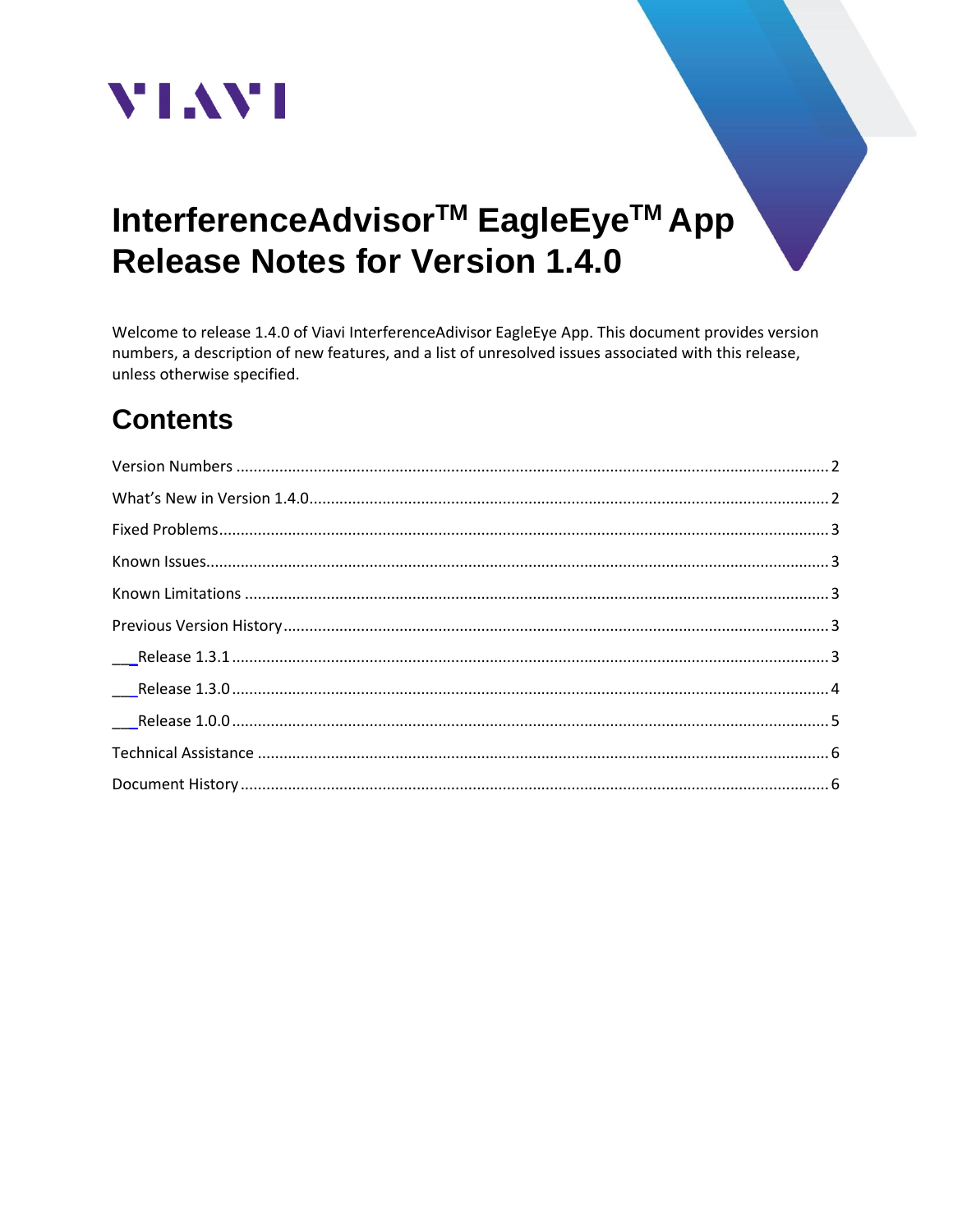## <span id="page-1-0"></span>**Version Numbers**

The following table lists the versions of related VIAVI hardware and/or software that can be used in conjunction with this release for InterferenceAdvisor EagleEye App.

#### **Software Application Version Configuration**

| <b>FagleFve</b><br>∼<br>. | ---<br>----- |
|---------------------------|--------------|
|                           |              |

#### **Compatible CellAdvisor Firmware Version**

<span id="page-1-1"></span>JD780A, JD780B, or JD740B series | 3.090.032 or higher

## **What's New in Version 1.4.0**

- New enhancement release of software application with the following features:
	- o Supportability of OpenStreetMap and offline maps
	- o Autosave of trace data and screenshots
	- o Display of warning message at the start of the EagleEye app
	- o Software update without connecting to a CellAdvisor
	- o Addition of the spectrum 'Hold' button to pause/resume the trace update
	- o Touch screen lock when driving
	- o Language in Chinese

## **Installation**

- Online update is enabled with the following procedures:
	- o Run the EagleEye app.
	- o Go to **Settings**.
	- o Tap **About EagleEye**.
	- o Tap the **SOFTWARE UPDATE** button.

#### **System requirement**

- Android tablet (Samsung galaxy tab S3, 9.7") with the EagleEye app installed
- CellAdvisor JD780A, JD780B, or JD740B series (3.090.032 or higher) with the following options installed:
	- o Option #011 Interference Analyzer (required)
	- $\circ$  Option #010 GPS receiver and antenna (optional but required for gated sweep mode)
	- o Option #016 Wi-Fi connectivity (optional for USB communication but required for Wi-Fi communication)
	- o Option #180 InterferenceAdvisor Mobile Basic (required)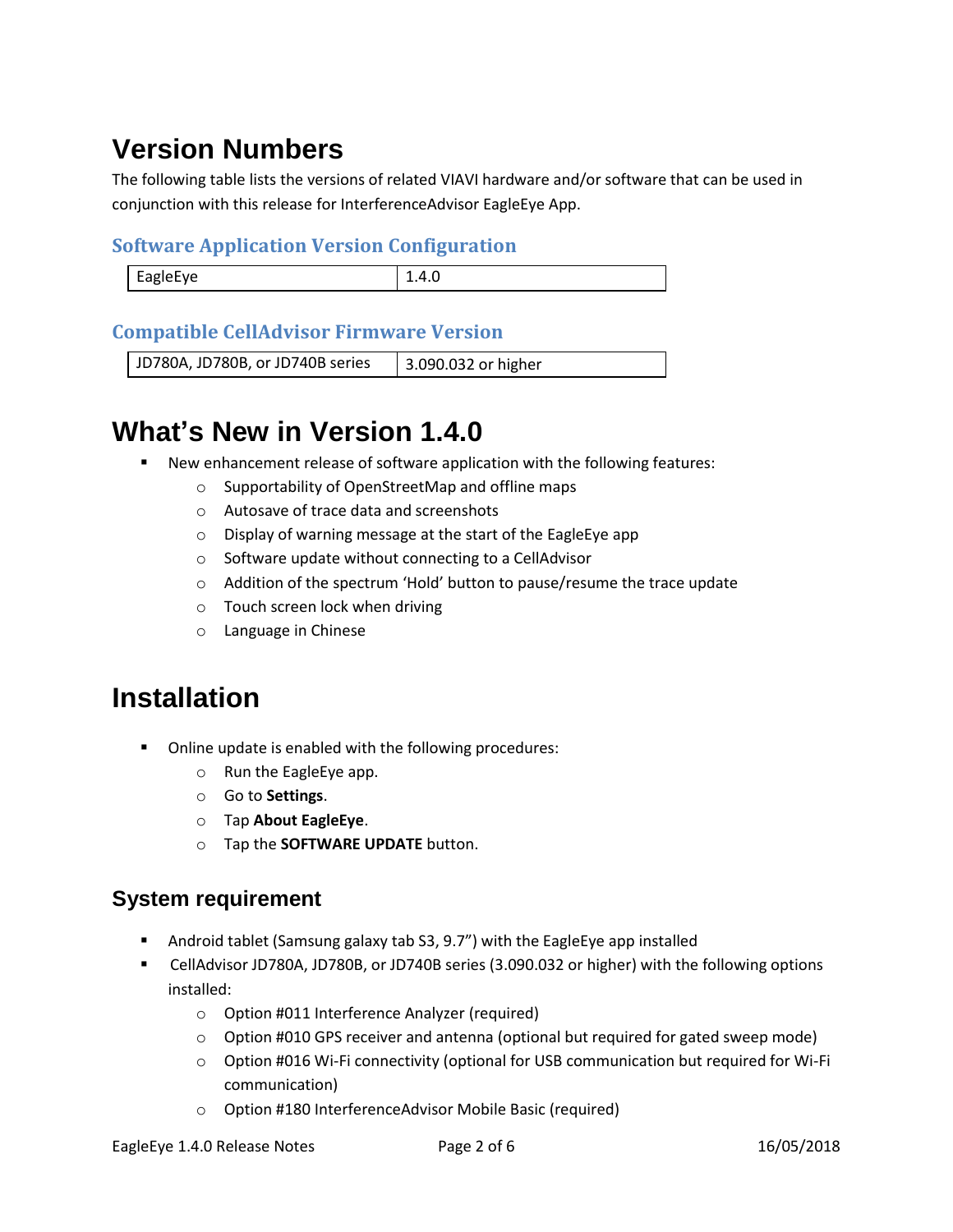- Omni antenna
- Wi-Fi connection via Access Point (AP)
- USBTMC connection via a Standard USB type A to type B cable and Micro USB Host OTG cable

### <span id="page-2-0"></span>**Fixed Problems**

▪ None

## <span id="page-2-1"></span>**Known Issues**

▪ None

## <span id="page-2-2"></span>**Known Limitations**

▪ None

## <span id="page-2-3"></span>**Previous Version History**

This section provides history of previous software versions.

### <span id="page-2-4"></span>*Release 1.3.1*

## **Version Numbers**

The following table lists the versions of related VIAVI hardware and/or software that can be used in conjunction with this release for InterferenceAdvisor EagleEye App.

#### **Software Application Version Configuration**

| $-1$ | ---- |
|------|------|
|      |      |

#### **Compatible CellAdvisor Firmware Version**

| JD780A, JD780B, or JD740B series | 3.065.447, 3.066.047, 3.070.041 |
|----------------------------------|---------------------------------|
|                                  | and later                       |

## **What's New in Version 1.3.1**

- New enhancement release of software application with the following features:
	- $\circ$  If there is no server response, users can still use the EagleEye app without closing it.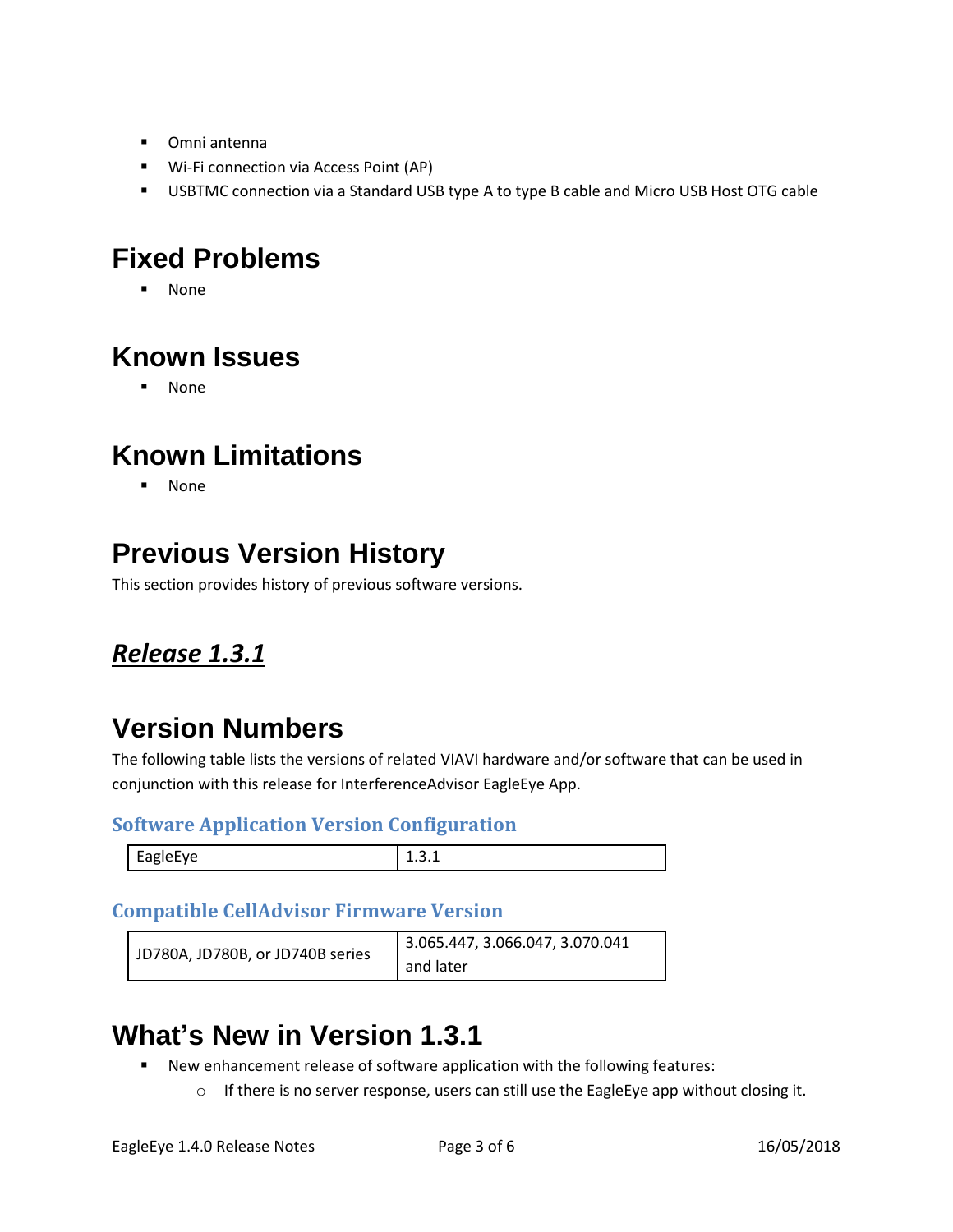## **Fixed Problems**

▪ None

## **Known Issues**

▪ None

## **Known Limitations**

▪ None

### <span id="page-3-0"></span>*Release 1.3.0*

## **Version Numbers**

The following table lists the versions of related VIAVI hardware and/or software that can be used in conjunction with this release for InterferenceAdvisor EagleEye App.

#### **Software Application Version Configuration**

| EagleEye |  |
|----------|--|
|          |  |

#### **Compatible CellAdvisor Firmware Version**

| JD780A, JD780B, or JD740B series | 3.065.447, 3.066.047, 3.070.041 |
|----------------------------------|---------------------------------|
|                                  | and later                       |

## **What's New in Version 1.3.0**

- New enhancement release of software application with the following features:
	- o Mini spectrogram on the map view (real time)
	- o Enable a marker to easily set and move to a designated frequency
	- o Sensitivity mode to support a quick move to an optimized mode based on pre-defined settings (shortcut)
	- o Sweep mode control between Fast and Normal
	- o Enable tracking settings
	- $\circ$  Enable peak power bandwidth setting so that users can set peak power bandwidth to be included on location estimation within the span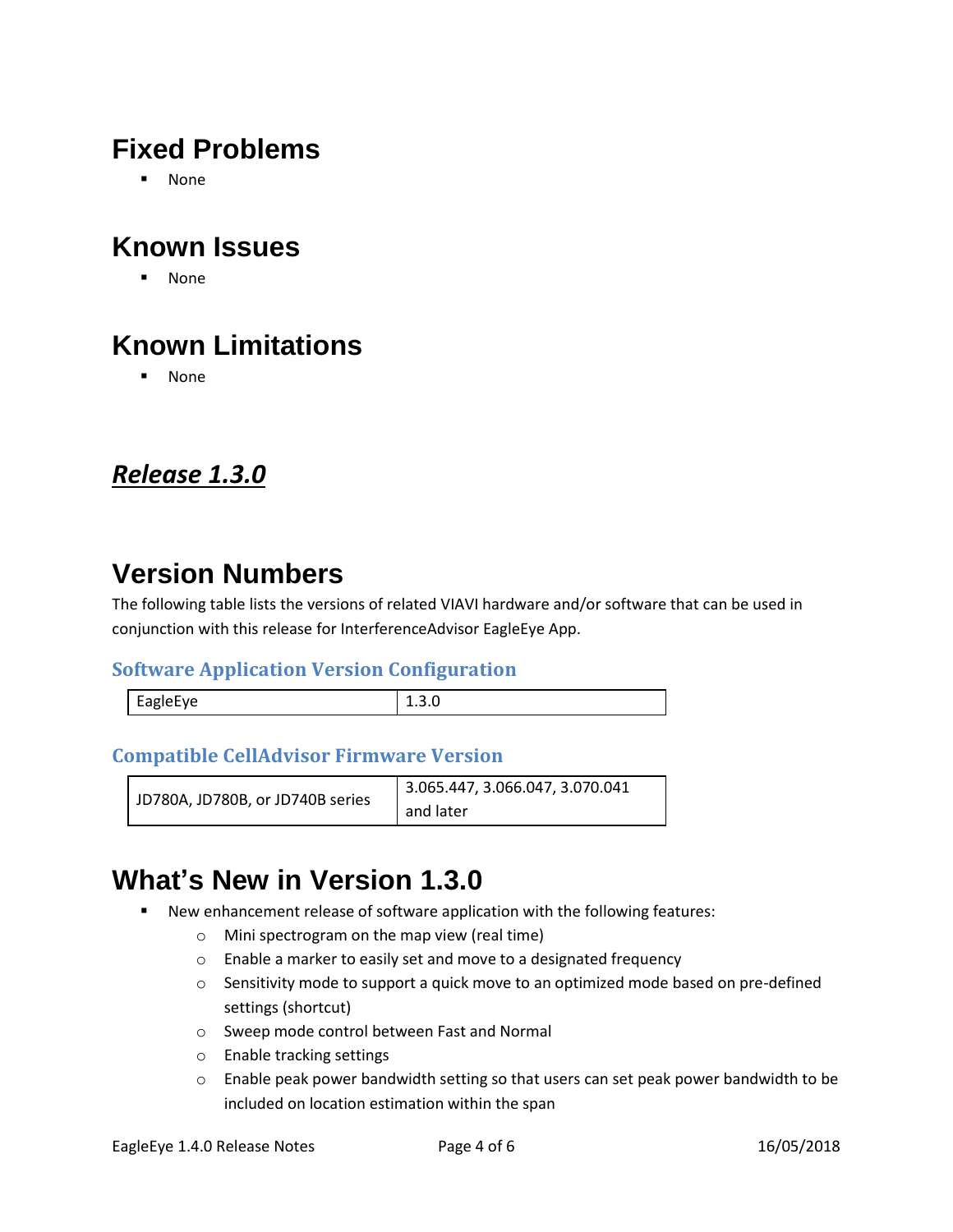- o Enable a voice prompt repeatedly after the first estimation
- o Add a hide and show menu
- o Add s shortcut to show satellite view
- o Alarm sound control for spectrum limit alarm and/or map view alarm
- o Improve usability to quickly access and/or change configurations.
- o Spectrum information display (RBW, Atten, Preamp)
- $\circ$  Add channel power bandwidth setting values on the spectrum display (Mini spectrum, Spectrum, Spectrum Control)
- o Match the color set in a map view and a history view
- o USBTMC communication
- o Support gated sweep setting for TDD interference hunting
- o License activation control
- o Logging with power history graph

### **Fixed Problems**

**None** 

#### **Known Issues**

▪ None

### **Known Limitations**

▪ None

### <span id="page-4-0"></span>*Release 1.0.0*

### **Version Numbers**

The following table lists the versions of related VIAVI hardware and/or software that can be used in conjunction with this release for InterferenceAdvisor EagleEye App.

#### **Software Application Version Configuration**

| $\sim$ $\sim$<br><b>EagleFve</b><br>$\cdot$<br>$\overline{\phantom{0}}$<br>$-90 - 1$ |  |
|--------------------------------------------------------------------------------------|--|
|                                                                                      |  |

#### **Compatible CellAdvisor Firmware Version**

| JD780A, JD780B, or JD740B series | $\vert$ 3.061.xxx and later |
|----------------------------------|-----------------------------|
|----------------------------------|-----------------------------|